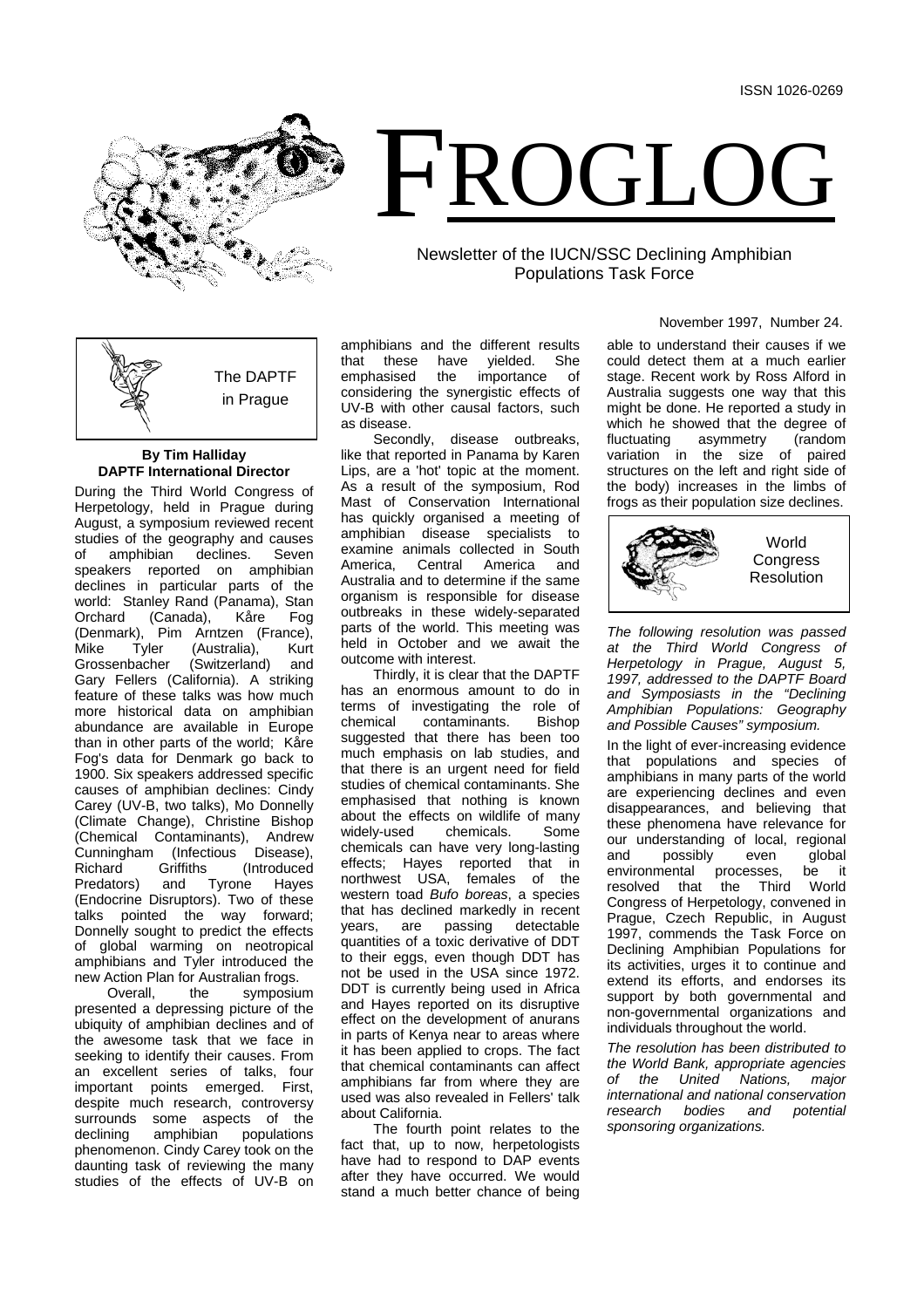

### **By William E. Magnusson DAPTF - Brazilian Amazonia bill@cr-am.rnp.br**

Trying to obtain data on the status of Brazilian Amazonian amphibians has been frustrating. None of the 8 specialists working in the area have been able to indicate species considered to be at risk. There are a number of potential reasons for this. The area is enormous and there are few resident herpetologists. Two of these have recently relocated, and another has died.

localities which herpetologists have been frequenting over the last 15 years, Reserva Adolpho Ducke and the INPA PDBFF reserves, are only 90 km apart and the only species that may have become extinct in one of these reserves (*Hyla boans* in Reserva Ducke) remains common in surrounding areas. There is potential for resurveys of areas studied by Jan Caldwell, Claude Gascon, Tereza Cristina Avila-Pires and Marinus Hoogmoed. However, present plans are to extend the number of areas surveyed to get a better picture of the distribution of biodiversity rather than carry out population monitoring.

The DAPTF meeting in Santiago, Chile emphasized the difference in perceived threats in high-altitude and lowland areas. High-altitude biologists regard loss of species as the major threat to biodiversity. Lowland biologists are more worried about habitat loss, which still affects a small proportion of the Amazon basin. It will be necessary to focus on (1) limited areas or (2) susceptible species if we are going to make progress in Amazonia in the near future.

(1) The only truly high-altitude area in the Brazilian Amazon is the Pico de Neblina on the Venezuelan border. The area is remote and difficult to access physically, politically and bureaucratically. It has no base-line herpetological inventories. Therefore, it would seem more efficient to concentrate on similar highland areas on the Venezuelan border; many of the Venezuelan tepuis were surveyed with helicopters by Stefan Gorzula and colleagues in the 1980s. Rather than start a major project on the Pico da Neblina in Brazil, it may be better to

consult with the Venezuelan DAPTF to determine the feasibility of repeating the Tepui surveys.

(2) Jean-Marc Hero in Australia has uncovered strong relationships for<br>Australian frogs comparing rogs comparing<br>and demographic morphological characters between declining and non-declining species. I spent a week reviewing his data, and it appears that similar relationships apply for species from middle America and southern Brazil. Marc is currently evaluating the general applicability of his data, and we are hoping to be able to construct a list of potentially vulnerable Amazonian species on which to concentrate, based on their biological characteristics. It should be possible to accomplish this by the use of museum specimens

By using these two approaches, we hope to be able considerably to increase the effectiveness of the DAPTF Working Group for Brazilian Amazonia. In such a large, difficult area, the traditional approach of largescale surveys is likely to produce few useful results.



# **By Jamie K. Reaser and Pieter T. Johnson**

Ever since a group of school children caught malformed northern leopard frogs (*Rana pipiens*) at a pond in Minnesota in August of 1995, the issue of "deformed frogs" has been at the forefront of the media's attention and a frequent topic of debate within amphibian-concerned discussion groups. Alarming reports often suggest that the occurrence of abnormal amphibians (particularly frogs) is (1) a recent phenomenon, (2) widespread in distribution, (3) an indication that environmental quality is poor, and (4) an early warning of threats to human health. Here we (a) critically review these issues and (b)<br>draw upon our own research upon our own experience to suggest guidelines, justification, and points of caution for the evaluation of amphibian abnormalities.

Abnormalities in amphibians [e.g., extra ("supernumerary") or missing limbs and/or digits, missing eyes, incorrectly positioned appendages etc.] are not new, and have been reported in the literature for more than two centuries. While some accounts report seemingly isolated incidences involving only a few<br>individuals, others document individuals, others document<br>sub/population-wide disturbances sub/population-wide

impacting numerous animals of

multiple species.<br>Although the frequency of abnormal amphibian accounts has increased in the last few years, this trend is not unusual. Published reports of amphibian abnormalities have fluctuated in frequency since 1700. Furthermore, the observation does not necessarily indicate that abnormalities are occurring more often now than they did prior to 1995. The reasons for this are multiple: (1) More surveys, more observations. Concern that amphibians are declining has prompted an increasing number of amphibian surveys, and thus the frequency of encountering abnormal amphibians is likely higher; (2) More attention, more reports. Because amphibians are touted as good indicators of environmental health, people feel that seemingly unusual observations concerning amphibians warrant report. In addition, the media has adopted abnormal amphibians as a sensational story item, providing an<br>avenue for individuals and individuals and<br>who report organizations abnormalities to draw focus to their general programs; and (3) More herpetologists in cyberspace. Online newsgroups and meetings have dramatically enhanced the transfer of information in time and across space. Reports released on the web have stimulated a flurry of interest and activity worldwide before data are even put to press.

Caveats aside, there are a handful of multi-year accounts of amphibians that suggest that, in at least these instances, abnormality phenomena may be unusual and<br>recent (e.g., Hoppe 1996). Hoppe Unfortunately, long-term studies of amphibian population dynamics are rare and most voucher collections are not sufficient (due to biased sampling effort and paucity of replicated multistage series) to determine the "background levels" of abnormalities needed to enable historical versus

contemporary comparisons.<br>Since 1740, amphibian abnormalities have been reported in 24 of the United States, as well as two provinces of Canada, Peru, England, Germany, Japan, India, and South<br>Australia. Thirty-three amphibian Australia. Thirty-three amphibian<br>species have apparently been apparently involved. In the United States, it is interesting to note that the southwest is not represented by accounts of abnormalities and that the majority of reports fall within a broad band across the mid-northern United States. This pattern suggests that the causative factors are limited to, or more frequently found within this region. However, we cannot discount the possibility that search effort and the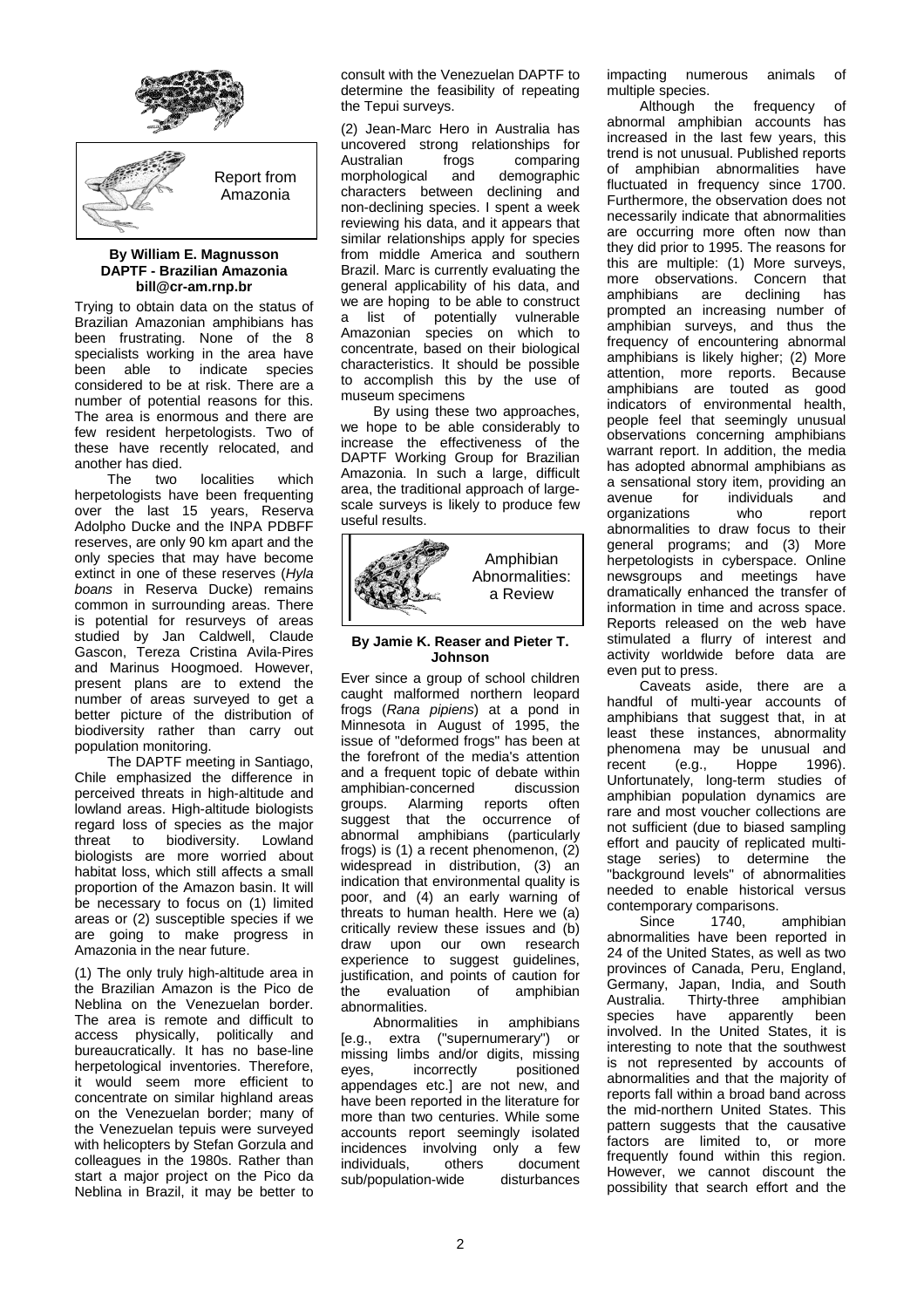likelihood of reporting are also higher, although there is no obvious reason why this should be so.

A wide variety of factors have been implicated as causative agents of amphibian abnormalities, including<br>parasite infestation, toxin infestation, contamination (e.g., biocides, heavy metals, acidification), predation, UV-B radiation, radioactive salts, groundlevel ozone, excessive heating of eggs, cosmic rays and reformulated gasoline. Of these, only the parasite, toxin, predation, and UV-B hypotheses have supportive evidence. Sessions and Ruth (1990) isolated encysted trematodes from Pacific tree frogs (*Hyla regilla*) with supernumerary limbs and found that *Xenopus* could be induced to develop such abnormalities when a resin ball (meant to mimic an encysted trematode) was inserted in a tadpole's region of limb bud development. Many toxins are known to have mutagenic effects on amphibians when administered in the laboratory (Harfenist et al. 1989). Ouellet (1997) found high incidences of abnormalities in three species of frogs from agricultural sites exposed to toxins. We have observed incidences of injury due to failed predation attempts and/or livestock trampling in *Rana luteiventris*, *Bufo boreas* and *Hyla regilla,* resulting in completely and/or partially missing limbs. Such injuries might lead to the development of supernumerary limbs/digits if cellular errors occur during regeneration (Brandt 1940, Dearlove and Dresden 1976). In laboratory experiments, Blaustein and colleagues have found that UV-B radiation can induce abnormalities in developing tadpoles (A. Blaustein *pers. comm.*).

Whether or not the presence of abnormal amphibians indicates "poor quality" habitat largely depends on the causative factor(s) involved. Toxins and increased levels of UV-B are suspected to pose a risk to many<br>natural ecosystems. Parasite ecosystems. infestation and predation are natural phenomena, but they can be influenced by anthropogenic habitat alteration. The trematode identified by Sessions and Ruth (1990) depends on a snail as its intermediate host. Snail populations may boom under eutrophic conditions associated with poor water quality; and in urban areas, numbers of predators such as raccoons, skunks, dogs, and cats are often elevated, possibly with a profound negative influence on prey populations.<br>Of the

suspected causative agents, only toxins and UV-B can directly impact human health. Increased parasitism and predation do, however, have the potential to

detrimentally affect a wide variety of wildlife and disrupt community structure. Stressed organisms and disrupted systems may be more vulnerable to disease outbreaks that could impact human health. Thus, any factor causing mass abnormalities in<br>amphibians warrants concern amphibians

Diagnosis of the mechanisms driving amphibian abnormalities has been hindered because: (1) most data are anecdotal and disorganized in space and time; (2) until recently, there has been little attempt to standardize amphibian surveys and thus data are often not comparable; (3) herpetologists are not adequately trained to investigate the proposed multi-factorial causes of amphibian abnormalities, nor are they typically encouraged to work with colleagues from other disciplines; (4) funding currently available for extensive field<br>surveys and laboratory-based laboratory-based diagnostic work is less than sufficient; and (5) what funding is available, tends to be directed towards the most high profile factors, regardless of whether or not they are the most likely causative agents. Diagnosis is further complicated because there may be a time lag between the presence of a factor and evidence of abnormalities. Multiple factors may act in concert; teasing apart their relationships is rarely a simple matter.

Investigators' adherence to the following guidelines will increase our<br>capacity to evaluate amphibian to evaluate amphibian<br>v phenomena: Design abnormality phenomena: studies to address the null hypothesis that abnormalities are typical and natural. Use a clinical approach to identify the factors relevant for<br>experimental investigation. The experimental investigation. The<br>signature and frequency of frequency abnormalities provide important clues as to their origin, and evaluation of these features should be the first step considered in hypothesis testing. Execute standardized (thus repeatable and comparable) experiments and sampling procedures. Make detailed protocols accessible. For monitoring purposes, document and describe study locations and procedures. Deposit representative stage-based series of voucher specimens in well curated, accessible collections.

Are amphibian abnormalities a factor in the worldwide decline of amphibians? At a local scale, abnormalities may contribute to the decline of sub/populations, but they<br>are unlikely to explain the are unlikely to explain the disappearance of species worldwide. Nonetheless, the issue of amphibian abnormalities is rightly poised within the discussion of amphibian declines for the following reasons: (1) Abnormalities have the potential to result in high levels of mortality. We have not observed adults with supernumerary limbs at sites where the metamorphs have been greatly impacted for several years. Sessions and Ruth (1990) found that surviving adults had only minor abnormalities, and constituted 3-5% of the adult<br>population the following year. population Although we don't know if the<br>observed abnormalities decrease abnormalities decrease recruitment, since mortality of tadpoles and metamorphs may always be high, abnormalities certainly increase the probability that recruitment will be low. (2) Unraveling of the amphibian abnormality phenomenon will likely assist us in understanding the "background noises" associated with amphibian population dynamics, and thus strengthen our ability to tease out<br>anthropogenic factors and the anthropogenic factors and mechanisms by which they operate.<br>(3) The issue of amphibian issue of abnormalities is drawing the attention of the public and government officials to amphibians in general. People will not conserve what they do not know. (4) If the causative agents are anthropogenic in origin, we have further justification for targeting amphibians as indicators of environmental condition and thus more reason to believe that amphibian<br>declines are an indication of declines are an indication ecosystem deterioration. (5) Abnormalities have been shown to impact some species of declining amphibians (e.g., *Rana muscosa, R. luteiventris, R. aurora, R. pretiosa, R. a*<br>*boreas boreas, boreas, boreas, and A. Ambystoma macrodactylum*).

As the study of abnormal amphibians continues to intensify and more regional efforts are undertaken to evaluate the distribution of the phenomenon, a few words of caution are warranted. The activities of field workers have as much potential to contribute to the problem, as they do to the solution. If the causative agents of abnormalities include disease and parasites, then surveyors who do not sterilize boots and collecting equipment between sites may<br>unwittingly act as vectors. unwittingly act as vectors. Furthermore, the trampling of habitat by large amateur workforces, and<br>even professionals conducting professionals repeated site visits, has the potential<br>to threaten sensitive aquatic to threaten sensitive environments.

We strongly suspect that no single factor is the sole agent of amphibian abnormalities. Rather, findings will indicate the involvement of a variety of both natural and anthropogenic factors across multiple scales.

*Literature:*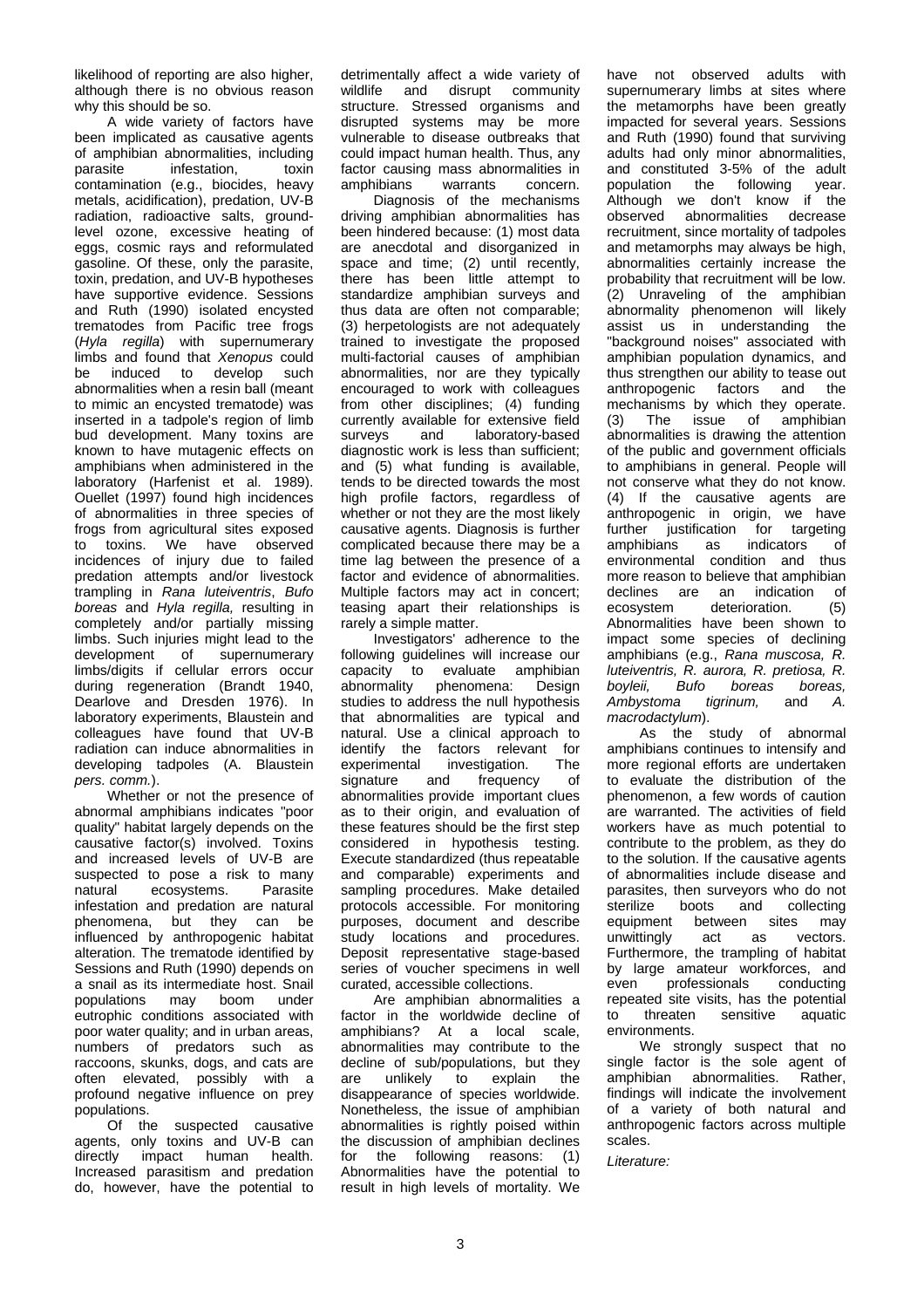Brandt, W. (1940) Experimental<br>production of functioning production of functioning reduplications - a triple and a functioning quinituple hindlimb in the frog. *The Journal of Experimental Biology* **17:** 396-401

Dearlove, G.E. and M.H. Dresden (1976) Regenerative abnormalities in *Notophthalamus viridescens* induced by repeated amputations. *The Journal of Experimental Zoology* **196:** 251-262

Harfensist, A, T. Power, K. L. Clark, and D. B. Peakall. 1989. *A Review and Evaluation of the Amphibian*  **Toxicological Literature.** Report No.61, Canadian Wildlife Service, Headquarters.

Ouellet, M.; Bonin, J.; Rodrigue, J.; DesGranges, J.-L. and Lair, S. 1997.<br>Hindlimb deformities (ectromelia, deformities ectrodactyly) in free-living anurans from agricultural habitats. *Journal of Wildlife Diseases* **33:** 95-104.

Sessions, S.K. and Ruth, S.B. (1990) Explanations for naturally occurring supernumerary limbs in amphibians. *Journal of Experimental Zoology* **254:**  38-47.

*Cited from non-refereed source:* Hoppe, D.M. (1996) Historical observations and recent species diversity of deformed anurans in Minnesota. North American Amphibian Monitoring Program III Conference. **http://www.im.nbs.gov/naamp3/naa mp3.html**

*Contact:* Dr. Jamie K. Reaser, Smithsonian Biodiversity Program, 1100 Jefferson Drive, SW, Washington, D.C. 20560, USA.

Tel: 202-357-4793 Fax: 202-786-2557

# **ic.jkr@ic.si.edu**

*and:* Pieter T. Johnson, Center for Conservation Biology, Department of<br>Biological Sciences, Stanford Sciences, University, Stanford, CA 94305, USA. Tel: 415-497-5666

**pieter.johnson@Leland.Stanford.ed u**



**Dead Anurans in Nicaraguan Crater Lake:** In July 1997 a tourist to the Isla de Ometepe reported having observed numerous dead anurans lying on the shore of one of the crater lakes. The Isla de Ometepe with its two volcanos, Concepcion (1610m) and Maderas (1394m) is situated in the Lago de in southwestern Nicaragua. No further information is available at this time.

**The 4th Annual Meeting** of the Southwestern United States Working

Group of the DAPTF will take place on Thursday & Friday January 8th-9th 1998 at The Phoenix Zoo. *For further information contact:* Mike Demlong (Tel: 602-273-1341 ext.7624) or Mike Sredl (Tel: 602-789-3515).

**Albanian frogs** are being exported in large numbers to satisfy demand from the goumet dinner tables of France, reports The Globe and Mail (Canada). A company called Albafrog aims to export up to three tonnes of frogs per day. Albanian frogs are particularly prized for their flavour, but it is hard to see how the export of such large quantities can be maintained for very long. The recent unrest in Albania is unlikely to improve the situation.<br>France apparently banned the France apparently banned commercial collection of its own frogs in 1976!

**Announcing** the North American Reporting Center for Amphibian Malformations (NARCAM):

**www.npsc.nbs.gov/narcam** Tel: 1-800-238-9801

Please report malformed amphibians or general amphibian survey results to this Web site or toll-free number (good for both the USA and Canada).

**Visit the new** terrestrial salamander<br>monitoring program site: monitoring **http://www.im.nbs.gov/sally/** *For full details on the program's aims and/or participation, contact the program*   $coordinator$ , **Dlantz@minn.net**

**The new** DAPTF Bermuda Working Group *is jointly Co-Chaired by:* Toni Daniels, "Daniella", Apartment #1, #14 Southcourt Avenue, Paget East, PG 06, BERMUDA *and* Don W. Linzey, Department of Biology, Wytheville Community College, 1000 East Main St., Wytheville, VA 24382, USA.

**A symposium** on *Amphibians and Reptiles of Tropical Forests: Biodiversity and Conservation* is planned in Hanoi, Vietnam for June 1999. *To be kept informed about registration etc., please contact:* Prof. Cao Van Sung, Institute of Ecology and Biological Resources, Nghiado, Vietnam. Fax: 84 - 4 - 8361196

# **sung@iebr.ac.vn**

**DONATIONS:** The Geraldine R. Dodge Foundation has awarded the Task Force \$25,000 to support central office activities. In addition to this award, we gratefully acknowledge receipt of the following donations from 1 August through 30 September 1997. **Organizations:** Greater Cincinnati Herpetological Society. **Individual Donors:** Rebecca A. Cole; Benjamin C. Hammett; Ryan McCue; Karen B. Menczer; Charles V. Quinn.

Publications of Interest

Gendron, A.D., Bishop, C.A., Fortin, R. & Hontela, A. (1997) In vivo testing of the functional integrity of the<br>corticosterone-producing axis in corticosterone-producing mudpuppy (Amphibia) exposed to chlorinated hydrocarbons in the wild. *Environ. Toxicol. Chem.* **16(8):** 1694- 1706.

Péfaur, J.E. (1994) *Directorio de Herpetologos Neotropicales.* Actas II Latinoamericano Herpetología, I Volumen. Universidad de los Andes, Merida, Venezuela. ISBN 980-221-813-8, \$25 inc. airmail postage.

Péfaur, J.E. (1996) *Herpetología Neotropical.* Actas II Congresso Latinoamericano de Herpetología, II Volumen. Universidad de los Andes, Merida, Venezuela. ISBN 980-221- 944-4, \$40 inc. airmail postage.

*Both above volumes are published in Spanish. Volume 1 contains alphabetical listings of herpetologists*   $L$ atinamerican *herpetofauna, as well as listings by country of residence and scientific activity. Volume 2 is a compilation of the work presented at the Congress. For further information or to place an order contact:* The Editor, Ecologia Animal B, Facultad de Ciencias, Universidad de Los Andes, Merida, VENEZUELA 5101.<br>Tel: 58 74 4013

58 74 401305 Fax: 58 74 401286 **clae@ciens.ula.ve**

Roedel, M.-O. (1996) *Amphibien der westafrikanischen savanne.* Edition Chimaira, Frankfurt am Main. (283pp., 255 monochrome drawings and 8 colour plates. In German with English and French summaries. ISBN 3- 930612-06-2)



*Contact John Wilkinson at the UK central office for:*

DAPTF bumper stickers: **£1 / \$2**

DAPTF window stickers: **£1 / \$2**

DAPTF sew-on patches: **£3 / \$5**

*Prices include postage worldwide. Cheques in British pounds or US dollars only please.*

FROGLOG is the newsletter of the Declining Amphibian Populations Task Force. Partial funding for FROGLOG is provided by donation from: Frog's Leap